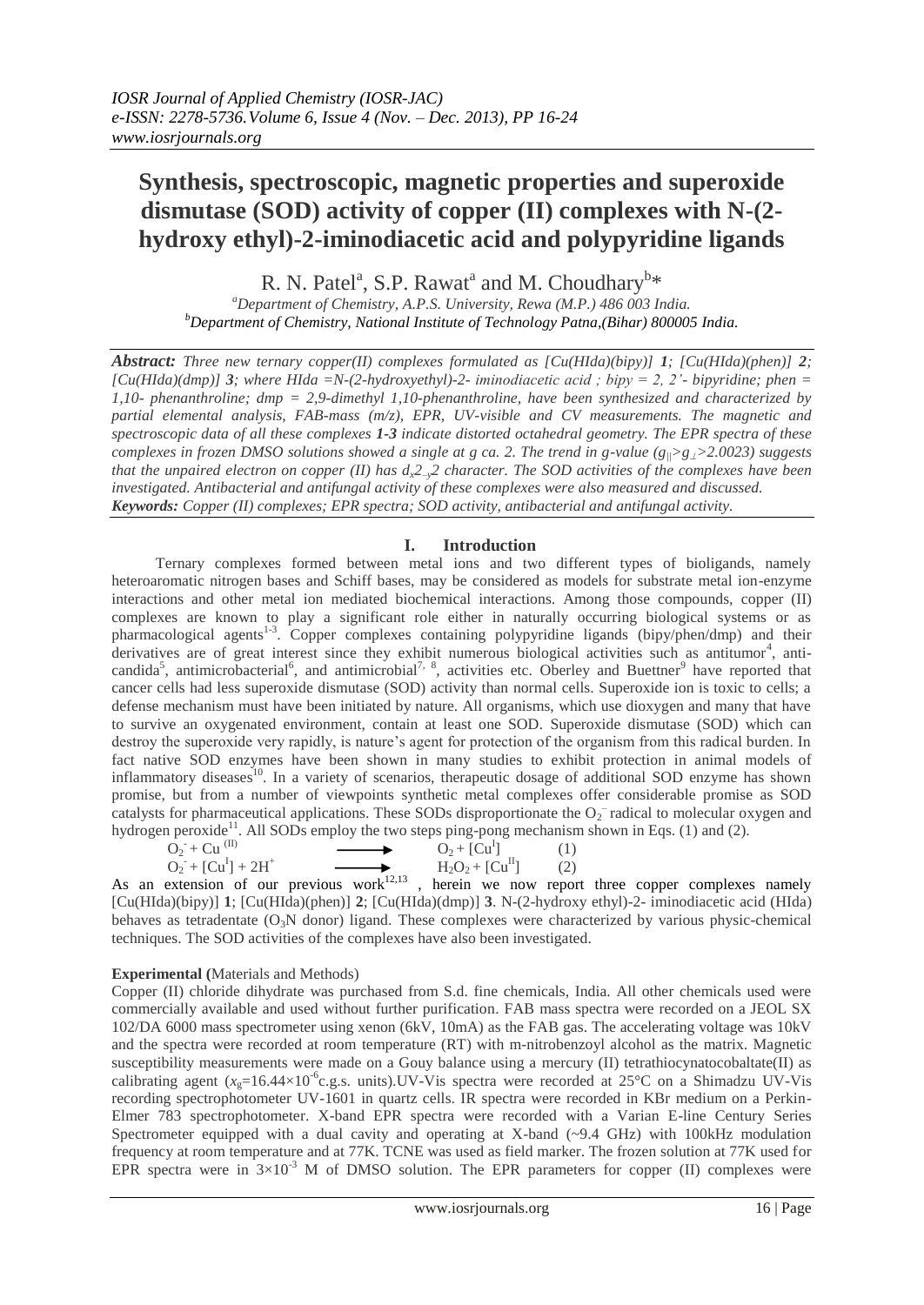determined accurately using simulation program<sup>14</sup>. Cyclic voltammetry studies were carried out with a BAS-100 Epsilon electrochemical analyzer having an electrochemical cell with a three-electrode system. Ag/AgCl was used as a reference electrode, glassy carbon as working electrode and platinum wire as an auxiliary electrode. The in vitro SOD activity was measured using alkaline DMSO as a source of superoxide radical  $(O_2)$  and nitroblue

tetrazolium chloride (NBT) as  $O_2$  scavenger<sup>15, 16</sup>. In general, 400 $\mu$ l sample to be assayed was added to a solution containing 2.1 ml of 0.2M potasium phosphate buffer (pH 8.6) and 1ml of 56 µM of alkaline DMSO solution was added while string. The absorbance was then monitered at 540 nm against a sample prepared under similar condition except NaOH was absent in DMSO. The in vitro antimicrobial (antibacterial) activities of these complexes were tested using paper disc diffusion method.<sup>17, 18</sup> the chosen strains were G  $(+)$ *Staphylococcus* and *Escherichia coli.* The liquid medium containing the bacterial subcultures was autoclaved for 20 min at 121°C and at 15 lb pressure before inoculation. The bacteria were then cultured for 24h at 36°C in an incubator. The antifungal activity of the compounds have been evaluated against *Aspergillus* sp. and *Pencillium*  sp. by the Radial Growth Method<sup>19,20</sup> using czapek's agar medium. The compounds were directly with the medium in 5, 10, 15 and 20 mM concentrations.

*Synthesis of [Cu(HIda)(bipy)] 1; [Cu(HIda)(phen)] 2 and [Cu(HIda)(dmp)] 3*

All the present complexes were prepared in a general method. To an aqueous methanolic solution (15 ml 1:3 v/v) of copper (II) chloride dihydrate (1 mmol, 0.170 g), was added to HIda (1mmol, 0.2 g). The reaction mixture was stirred for 2*h*. A methanolic solution of bipy (1 mmol 0.156 g), phen (1 mmol, 0.198 g) and dmp (1 mmol, 0.208 g) respectively was reacted under stirring for 0.5 h at 25ºC. The resulting blue solution was filtered to remove undissolved solids and collected by filtration and washed with methanol. These were dried in air at RT and stored in a CaCl<sub>2</sub> desiccator. Yield 70-85%. Anal. Calc. for  $C_{15}H_{15}CuN_3O_5$  1; C, 42.27; H, 3.93; N, 11.03(%). Found; C 42.22; H, 3.90; N, 11.00(%). FAB-mass (m/z) calc.: 380.73; Found: 380. Anal. Calc. for C17H15CuN3O5 **2**. C, 46.25; H, 3.54; N, 9.39(%). Found; C 46.20; H, 3.49; N, 9.35(%). FAB-mass (m/z) calc. 422.76. Found: 422. Analc calc. C19H19CuN3O5 **3.** C, 52.67; H, 4.38; N, 9.70(%). Found; C, 52.65; H, 4.36; N, 9.68(%). FAB-mass (m/z) calc. 432.81. Found: 432.

# **II. Results and discussion**

# *Synthesis and characterization*

Analytical data of the complexes show that N'-(2-hydroxyethyl)-2- iminodiacetic acid reacts with metal salts in 1:1 molar ratio to give complexes of general composition (scheme1).The complexes are insoluble in water, cold ethanol, benzene, carbon tetrachloride, chloroform and diethyl ether but are fairly soluble in hot ethanol, dimethyl form amide (DMF) and DMSO. All the complexes decompose between 184 and 290°C. Very low values of molar conductance  $(2.52{\text -}7.34 \Omega^1 \text{ cm}^2 \text{ mol}^{-1})$  of  $10^{-3}$  M solutions of the complexes in DMSO at room temperature indicate that they are non-electrolytes<sup>21</sup>. The present copper (II) complexes are paramagnetic in solid state at room temperature as expected from  $d<sup>9</sup>$  electronic configuration of Cu (II) ion. The observed magnetic moments ( $\mu_{eff}$ ) of the copper (II) complexes are 1.77, 1.80, 1.82 B.M., respectively. Be more specific about the other reported copper (II) complexes<sup>22-24</sup> and are consistent with spin only magnetic moment of 1.732 B.M. for an  $S = \frac{1}{2}$ .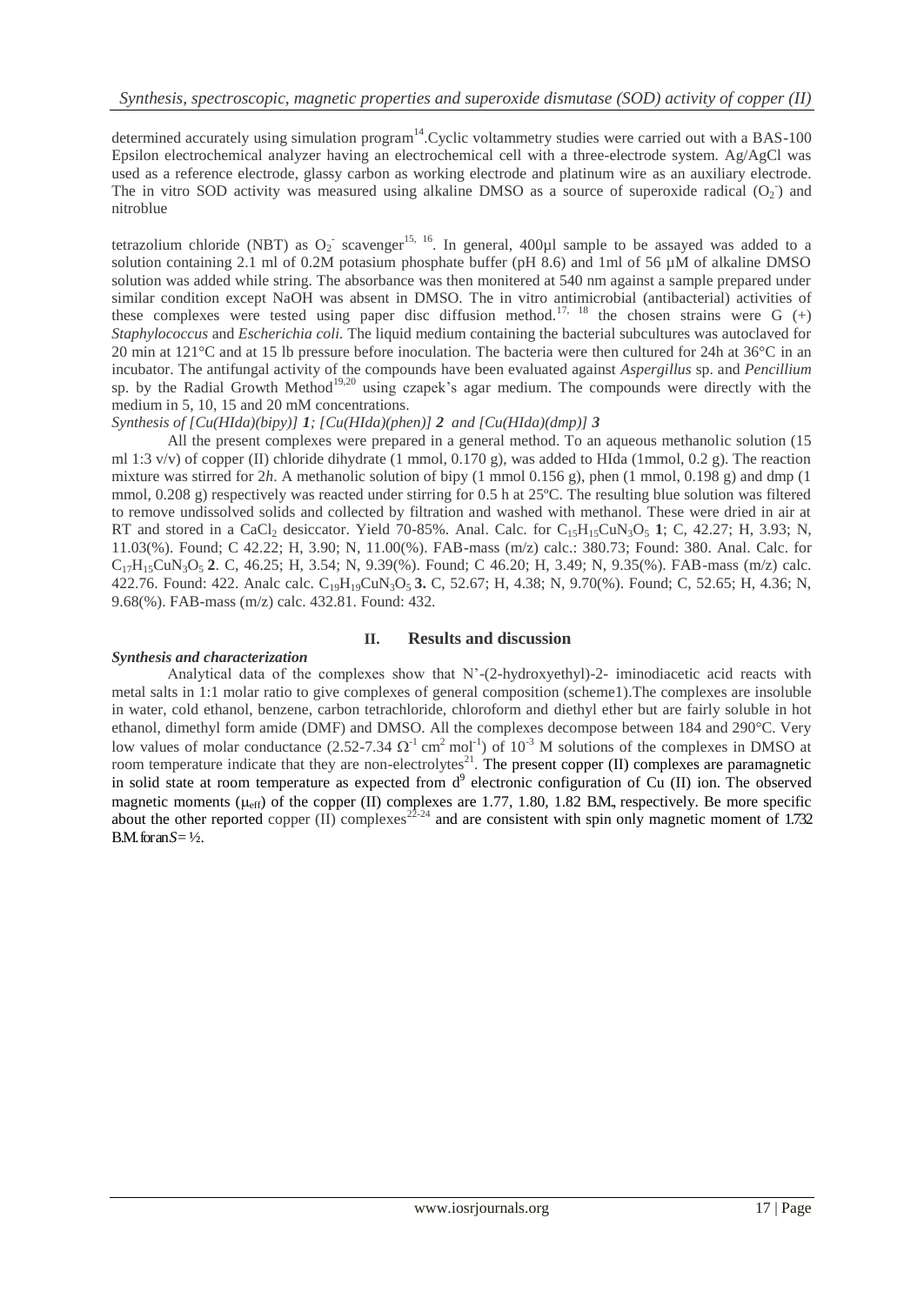

 **Scheme-2 Synthesis of copper (II) complexes**

#### *Electron paramagnetic resonance*

The EPR spectra of polycrystalline samples at 298K and in solution at 77K were recorded in the Xband region. Some representative spectra are shown in Fig. 1 and 2 and EPR parameters are presented in Table 1. EPR spectra of **1-3** are slightly orthorhombic. Complex **3** exhibits a well- resolved hyperfine structure in the  $g_z$  component. Complex 2 exhibit isotropic spectra with  $g_{iso} = 2.127$ . The three complexes do not show the  $\Delta Ms$  $\pm$ 2 signal, indicating absence of copper (II) dimers at 77 K. The frozen solution spectra of the three complexes are axial with  $g_{\parallel} > g_{\perp} > 2.0$ , suggesting the presence of a  $d_x 2_y 2$  ground state<sup>25, 26</sup>. The geometrical parameter G, which is a measure of the exchange interaction between the copper centers in a polycrystalline solid has been calculated<sup>27</sup>, by using the relation. G =  $(g_{\parallel} - 2.0023) / (g_{\perp} - 2.0023)$  for axial spectra and for rhombic spectra G =  $(g_3-2.0023)$  ( $g_1-2.0023$ ) and  $g_1=(g_1+g_2)/2$ . According to hathway<sup>28, 29</sup>, If G > 4 exchange interaction is negligible and if it is  $G < 4$  considerable exchange interaction is indicated in the solid complex. These complexes with  $g_{\parallel} > g_{\perp} > 2.0023$  and G values less than 4.0 are consistent with a  $d_{x}^{2} - \chi^{2}$  ground state. The ratio  $g_{\parallel}/A_{\parallel}$  is a sensitive index showing distortion from planarity for the copper site. The values of  $A_{\parallel}/g_{\parallel}$  (Table 1) for three complexes are very close to that of Cu-ZnSOD<sup>30</sup> which was a  $g_{\parallel}/A_{\parallel}$  162 cm<sup>-1</sup>. Pierre *et al.*<sup>31</sup> have synthesized one best Cu-ZnSOD model so for having a  $g_{\parallel}/A_{\parallel}$  values of 145 cm<sup>-1</sup>. The EPR parameters and d-d transition energies were uses to evaluated the bonding parameter  $\alpha^2$ ,  $\beta^2$  and  $\gamma^2$  which may be regarded as a measure of the covalence of the in-plane  $\sigma$  bonding and the in-plane- $\pi$  and out-of-plane  $\pi$  bonding, respectively. The in-plane  $\sigma$  bonding parameter  $\alpha^2$  was calculated by using the expression<sup>32</sup>:

 $\alpha^2 = (A_{\parallel}/0.036) + (g_{\parallel} - 2.0023) + 3/7 (g_{\perp} - 2.0023) + 0.04.$ 

The orbital reduction factors  $K_{\parallel}$  and  $K_{\perp}$  were estimated from the expression<sup>33</sup>:

 $K^2_{\parallel} = (g_{\parallel} - 2.0023) E_{d-d} / 8\lambda^{\circ}, K^2_{\perp} = (g_{\parallel} - 2.0023) E_{d-d} / 2\lambda^{\circ}$ 

Where  $K_{\parallel} = \alpha^2 \beta^2$ ,  $K_{\perp} = \alpha^2 \beta^2$  and  $\lambda^{\circ}$  represents the one electron spin – orbit coupling constant for the free ion, equal to -828 cm<sup>-1</sup>. Significant information about the nature of bonding in the copper (II) complexes can be derived from the magnitude of  $k_{\parallel}$  and  $k_{\perp}$ . In case of pure  $\sigma$  bonding  $k_{\parallel} \approx k_{\perp} \approx 0.77$  whereas  $k_{\parallel} \ll k_{\perp}$  implies considerable in-plane bonding, while for out-of-plane bonding  $k_{\parallel} > k_{\perp}$  In the present copper (II) complexes, k<sub>|</sub>  $\langle k_{\perp}$  indicating significant in-plane bonding. The values of  $\alpha^2$ ,  $\beta^2$  and  $\gamma^2$  are consistent with strong in-plane  $\sigma$  and in-plane  $\pi$  bonding. The value (Table 1) of  $\alpha^2$  and  $\beta^2$ , compared with other copper (II) complexes, are ionic in nature<sup>34</sup>.

*Electrochemical studies*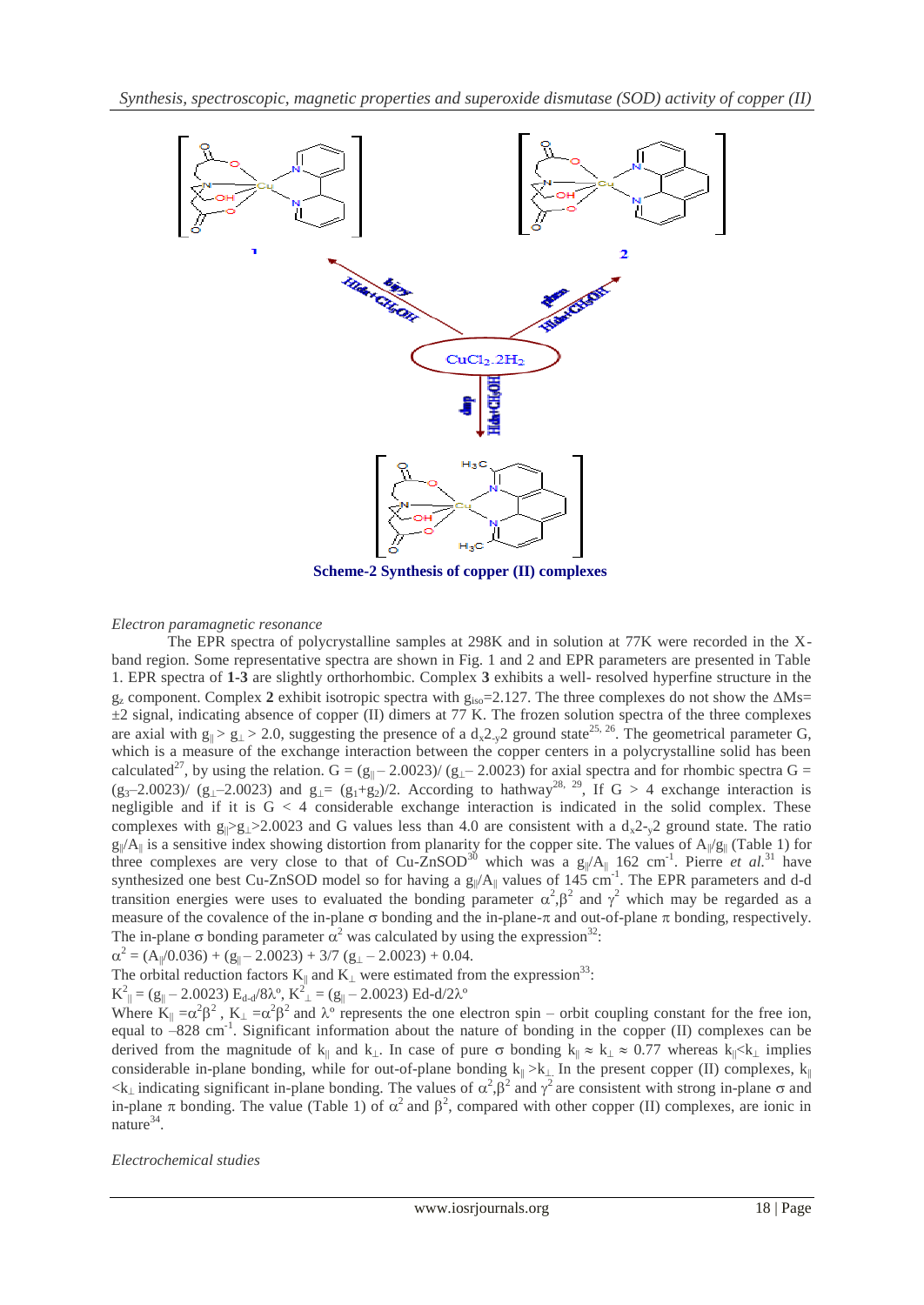Electro activity of the complexes was studied in DMSO with  $0.1M$  NaClO<sub>4</sub> as supporting electrolyte using cyclic voltammetry at a platinum working electrode. A representative voltammogram is shown in Fig.3 and redox potential values are given in Table 2. The redox processes assigned as Cu  $(II)$ Cu(I) couples are irreversible . The valtammograms of the complexes consist of two well-separated peaks, one cathodic potential  $(E_{pc})$  and one anodic potential  $(E_{pa})$ . In these complexes, reduction values were observed at more negative potential. The one electron stoichiometry of couple was confirmed by compression of the current with that of a known<sup>35</sup>, Cu<sup>I</sup>-Cu<sup>II</sup> couple. The peak current ratio I<sub>pa</sub> / I<sub>pc is</sub> less than unity, showing that the electron transfer reaction is followed by a chemical reaction (EC mechanism) 36-38.

#### *Superoxide dismutase activity*

The SOD activities for the complexes were measured. Superoxide was enzymatically supplied from alkaline DMSO and SOD activity was evaluated by the NBT assay<sup>39</sup> following the reduction of NBT to  $MF^+$ kinetically at 560 nm. These complexes exhibit significant catalytic activity toward the dismutation of superoxide anions. The concentration causing  $50\%$  inhibition of NBT reduction is IC<sub>50</sub>. The SOD activity of complex 1 was shown in Fig.3. SOD values  $(IC_{50})$  are in the range  $45\pm5$  µM. The observed  $IC_{50}$  values of the present copper (II) complexes are higher than the value exhibited by the native enzyme  $(IC_{50}=0.04 \mu mol dm^{-3})$ on a molar base (note that the smaller the  $IC_{50}$  value, the higher the SOD activity). SOD values( $IC_{50}$ )values of the present complexes are comparable to reported values<sup>40-42</sup> for copper (II) (Table 2). The catalytic activity of Ni-SOD, however, is on the same high level as that of Cu-ZnSOD at about  $10^9$  (mol L<sup>-1</sup>)<sup>-1</sup>S<sup>-1</sup> per metal center. SOD activities of copper (II) complexes are in the order  $1 > 3 > 2$ . From this trend, it appears that inclusion of nitrogen donors reduces the SOD activity.

#### *Spectroscopic studies*

The electronic spectra of the complexes **1-3** were recorded in 100% DMSO solution at 25°C. Complex 1 and 2 show a broad nonsymmetrical band with absorption maximum at ~660nm and at ~400nm (500  $\text{M}^{-1}\text{cm}^{-1}$ ) assigned as LMCT (Fig 4). Such abservation<sup>43-45</sup>, are consistent with octahedral copper (II) complexes. The electronic spectrum of **3** in DMSO consists of a featureless band at 400nm, typical of a distorted octahedral chromophore<sup>46, 47</sup>. The complex also exhibits absorption at 300nm assignable to LMCT transition<sup>48</sup>. All these values are far from that of aqueous CuCl<sub>2</sub> at 820nm, indicating the complexes are not dissociated in solution. These complexes 1-3 exhibit the  $v_a(COO)$  and  $v_s(COO)$  at 1635-1665 and 1300-1350 cm<sup>-1</sup>, respectively<sup>49</sup>. The bands in the rage 435-474 cm<sup>-1</sup> which have been assigned to the  $v$ (Cu-N) bond<sup>50</sup>. Vibrations at 435-473 cm<sup>-1</sup> (weak) (and expected below 400 cm<sup>-1</sup>; out of our measuring limit) can be attributed to Cu-O and Cu-N vibration $51, 52$ .

#### *Antimicrobial activity*

The antibacterial results, presented in Table 4 show clearly that all the newly synthesized copper (II) complexes possess good antimicrobial activity. The susceptibility of certain strains of bacteria towards the present metal complexes was judged by measuring the size of inhibition diameter the growth inhibitory effects were observed against the following bacterial pathogens *E. coli* and *Streptococcus aureus*. All of the compounds have significant antibacterial activity at 5 x  $10^{-4}$ gcm<sup>-3</sup> versus bacteria and fungi. Both antibacterial and antifungal activity were taken four concentration i.e. 5, 10, 15 and 20 mM of each compound in DMSO. Certain strains of bacteria towards the present copper (II) complexes were determined by measuring the size of inhibition diameter. The antibacterial and antifungal activity of [Cu(HIda)(bipy)] **1** is graphically presented in Fig.6 and 7. Both the bacteria are pathogens for humans, which causes dysentery and food poisoning, respectively. The area of zone of inhibition is less in the concentration of 5 mM in both micro-organisms and more in 15mM concentration .This kind of observation is suggestive of that these complexes are effective against both pathogens. In case of complex **1** diameter of inhibition zone is highest for *E.coli*. It was noted that [Cu(HIda)(bipy)] **1** was more effective against *E. coli* than *Streptococcus aureus* and later showed somewhat resistant property against [Cu(HIda)(phen)] **2** and [Cu(HIda)(dmp)] **3**. Among fungal species two isolates were taken into consideration and were *Aspergillus* and *Penicillium* sp. The zone of inhibition of these compounds against those fungi were recorded in Table 6.Similar trends were observed as in the case of bacteria. It was noted that *Penicillium sp. w*as highly susceptible against [Cu(HIda)(bipy)]**1**. Another fungi *Aspergillus sp.*  Showed least effectiveness against [Cu(HIda)(phen)] **2** but comparatively more susceptible towards [Cu(HIda)(bipy)]**1**.In [Cu(HIda)(dmp)] **3 ,** the pattern of activity is complex and no clear trend can be ascertained. Such observations are comparable with other reported copper  $(II)$  complexes<sup>53-55</sup>

#### **III. Conclusion**

[Cu(HIda)(bipy)] **1**; [Cu(HIda)(phen) **2**; [Cu(HIda)(dmp)] **3** were synthesized and characterized by using different physico-chemical techniques. The magnetic and spectroscopic data of all these complexes **1-3** indicate octahedral environment around Cu (II). SOD activities of reported complexes are in the order **1** > **3** > **2**. Antibacterial and antifungal activities of the copper complexes have also been investigated.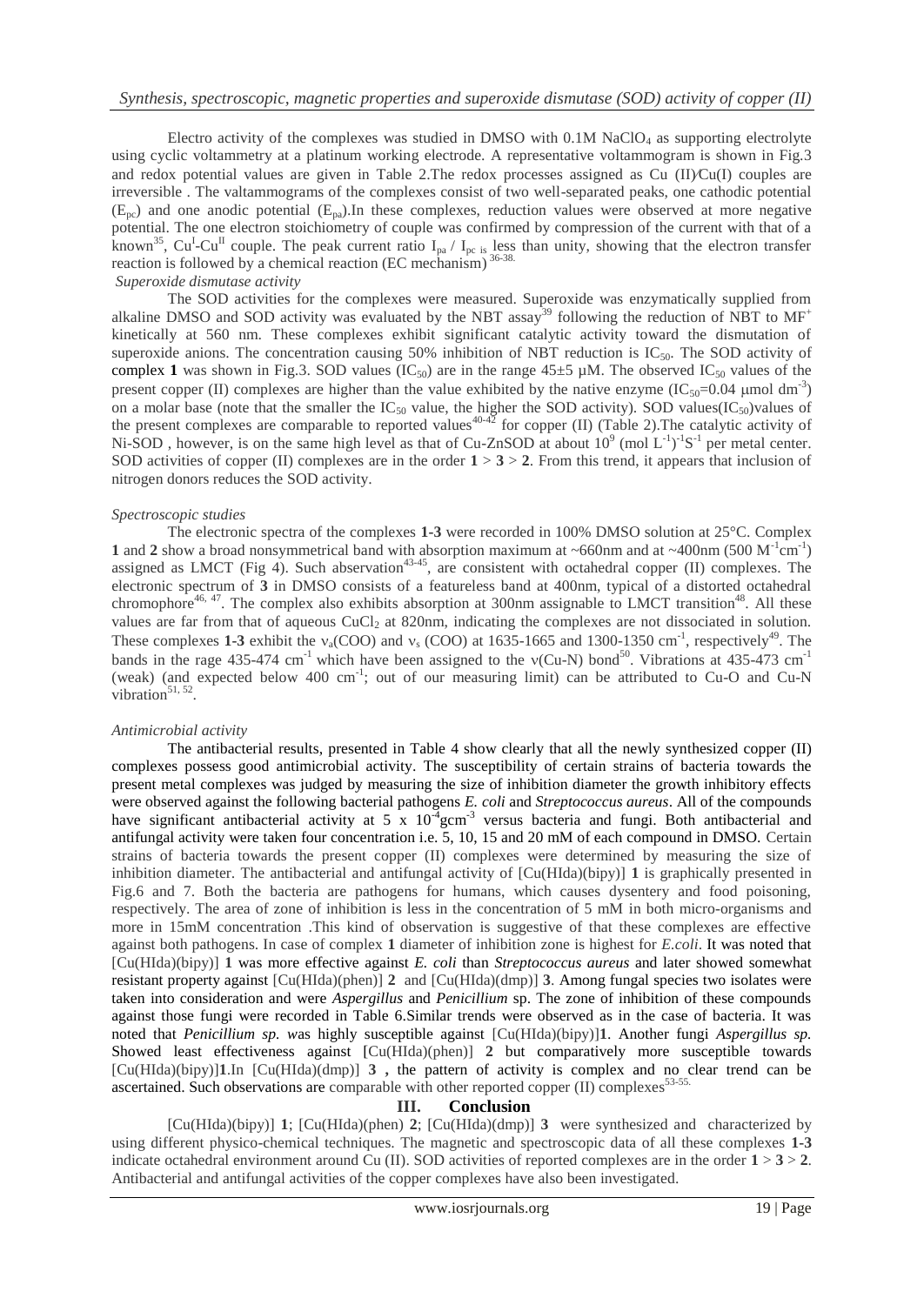#### **Acknowledgements**

Our grateful thanks are due to the RSIC (SAIF), IIT Mumbai for EPR measurements, respectively. The Head RSIC (SAIF), Central Drug Research Institute, Lucknow is also thankfully acknowledged for providing analytical and spectral facilities. School of Environment Biology, A. P. S. University Rewa (M.P.), India for his help in antibacterial and antifungal screening. Financial assistance from U.G.C. Bhopal (F.No. MS-25/101030/07- 08/CRO), India is thankfully acknowledged.

#### **References:**

- [1]. H. Sigel (Ed.), *Metal ions in Biological System*, vol.12, Marcel Dekker, New York (1981).
- [2]. H. Sigel (Ed.), *Metal ions in Biological Systems*, Vol.13, Marcel Dekker, New York (1981).
- [3]. T. Miura, A. Hori-i, H. Mototani and H. Takeuchi, *Biochemistry*, **38**, 11560 (1999).
- [4]. J. D. Ranford and P.J. Sadler, *J. Chem. Soc.*, *Dalton Trans.*, 3393 (1993).
- [5]. G. Majella, S. Vivienne, M. Malachy, D. Michael and M. Vickie, *Polyhedron*, **18**, 2931 (1999).
- [6]. D. K. Saha, U. Sandbhor, K. Shirisha, S. Paddye, D. Deobagkar, C.E. Ansond and A. K. Powell, *Bioorg. Med. Chem. Lett.*, **14**, 3027 (2004).
- [7]. M. A. Zoroddu, S. Zanetti, R. Pogni and R. Basosi, *J. Inorg. Biochem.*, **63**, 291 (1996).
- [8]. R. N. Patel, N.singh, K. K. Shukla, V. L. N. Gundla and U. K. Chauhan, *Spectrochim. Acta.* **A63**, 21 (2006).
- [9]. L. W. Oberley and G.R. Buettner *Cancer Res*, 39 (1979) 1141
- [10]. J. M. Mc Cord, *Biol. Med*., **2**, 307 (1986).
- [11]. R N Patel, A. Singh, M. Choudhary , D. K. Patel , Juan N. Gutierrez and D. C. Lazarte , *Transition Met Chem,* 34,239(2009).
- [12]. R. N. Patel, S. P. Rawat, M. Choudhary ,V. P. Sondhiya , D. K. Patel , K. .K. Shukla, Y. Singh and R. Pandey, Inorg *Chim Acta,* 392, 283 (2012).
- [13]. R. N. Patel, M. Choudhary, K. K. Shukla , N. Singh and A. Singh , *J. Indian Chem. Soc.,* 88,789(2011).
- [14]. G. Glugliarelli and S. Cannistrao, *Nuove Cimento*, **4D**, 194 (1984).
- [15]. R. G. Bhirud and T. S. Shrivastava, *Inorg. Chim. Acta,* **179**, 125 (1991).
- [16]. R. G. Bhirud and T. S. Shrivastava, *Inorg. Chim. Acta,* **179**, 121 (1990).
- [17]. D. Liu and K. Kwasniewka, *Bull. Environ. Contam. Toxicol*, **27**, 289 (1981)
- [18]. H.B. Gray and J. Ballhausen, *J. Am. Chem. Soc.*, **85**, 260 (1963).
- [19]. V.P. Singh, A. Katiyar and S. Singh, *J. Coord. Chem.*, **62**, 1336 (2009).
- [20]. I. Tabushi, Y. Taniguchi and H. Kato, *Tetrahedron*, **12**, 1049 (1977).
- [21]. W. J. Geary, C*oord. Chem. Rev.*, **7**, 81 (1971).
- [22]. A. Valent, M. Kotitutova, O. Svajlennova, D. Hudecova, P. Olejnikova, and M. Melknik, *J. Coord. Chem.*, **57**, 1279 (2004).
- [23]. R. N. Patel, N. Singh and V. L. N. Gundla, *Polyhedron*, **26**,757 (2007).
- [24]. R. N. Patel, K. K. Shukla, A. Singh, M. Choudhry, U.K. Chauhan and S. Dwivedi, *Inorg. Chim. Acta,* **362**, 4891 (2009).
- [25]. G. Wilkinson, R.G. Gillard and J.A. Mc Cleverty, *Comprehensive Coordination Chemistry*, **5**, 674 (1987).
- [26]. A. W. Addision, *In Copper Coordination Chemistry: Biochemical and Inorganic Perspectives*, K. D. Karlin, J. Zubieta (Eds), Adenine, *Guilderland*, New York, 109 (1983).
- [27]. A. M Thomas , A.D. Naik, M. Nethaji and A. R. Chakravorty, *Indian J. Chem.*, **43A**, 691 (2004).
- [28]. R. N. Patel, *Inorg. Chem. Acta,* 363, 3838(2010).
- [29]. P. F. Rapheat, E. Manoj and M. R. P. Kurup, *Polyhedron*, **26**, 818 (2007).
- [30]. U. weser, L. M. Schubotz and E. Lengfetder, *J. Mol. Cat.*, **13**, 249 (1981).
- [31]. J. L. Pierre, P. Chautemps, S. Refaif, C. Beguim, A. E. Marzouki, G. Serratrice, E. Saint Aman and P. Ray, *J. Am. Chem. Soc.*, **117**, 1965 (1995).
- [32]. G. F. Bryce, *J. Phys. Chem.*, **70**, 3549 (1966).
- [33]. R. N. Patel , N. Singh , K. K. Shukla, V. L. N. Gundla and U. K. Chauhan, *Spectrochim Acta*, A63, 21 (2006).
- [34]. B. G. Malmstrom and T. Vanngard, *J. Mol. Biol.*, **2**, 118 (1960).
- [35]. J. Dindo, V. Roy, G. Mostafa, T. H. Li, A-Usman, I. A. Razak, S. Chantrapromma, H. K. Fun and C. Sinha, *Polyhedron*, **22**, 247 (2003).
- [36]. D. H. Evans, *Chem. Rev.*, **90**, 739 (1990).
- [37]. S. Parveen and F. Arjmand, Indian, *J. Chem. Soc.*, **44A**, 1151 (2005).
- 
- [38]. R.N. Patel, V.L.N. Gundla and D.K. Patel, *Indian J. Chem.*, **47A**, 353 (2008). [39]. J. Han, Y. Xing, C. Wang. P. Hou, F. Bai, X. Zeng, X. Zhang and M. Ge., *J.* ( [39]. J. Han, Y. Xing, C. Wang. P. Hou, F. Bai, X. Zeng, X. Zhang and M. Ge., *J. Coord. Chem.*, **62**, 745 (2009).
- [40]. R. N. Patel, K. K. Shukla, Anurag Singh, M. Choudhary and D. K. Patel, *J. Coord. Chem.*, **63**, 586 (2010).
- [41]. R. N. Patel, N. Singh and V. L. N. Gundla. *Polyhedron*, **25**, 3312 (2006).
- [42]. H.D. Youn, E.J. Kim, J.H. Roe., Y.C. Hah and S.O. Kang, *J. Biochem.*, **318**, 889 (1996).
- [43]. A. B. P. Lever, *Inorganic Electronic Spectroscopy* (Elsevier. Amsterdam) (1968).
- [44]. G. Wilkinson, R. G. Gillard and J.A. McCleverty, *Comprehensive Coordination Chemistry*, **5**, 674 (1994).
- [45]. A. Pramanik, S. Abbina and G. Das, *Polyhedron*, **26**, 5225 (2007).
- [46]. A.B.P. Lever, Inorganic Electronic Spectrascopy, 2<sup>nd</sup> Edn, P. 554, Elsevier, Amstrerdam (1984).
- [47]. R. N. Patel, K. K. Shukla , A. Singh , D. K. Patel and V. P. Sondhiya , *J. Coord. Chem.*, 64, 902(2011).
- [48]. D. Harrison and B.J. Hathaway, *Acta Crystallography. Sect. B*, **35**, 2910 (1979).
- [49]. K. Nakamoto, P. McCarthy and B. Miniatus, *Spectrochim Acta.*, **21**, 379 (1965)
- [50]. D. X. West and N. M. Kudzu, *Transition Met. Chem.*, **21**, 52 (1996).
- [51]. K. Nakamoto, *Infrared and Raman Spectra of Inorganic and Coordination Compounds*, 5<sup>th</sup> edn (Wiley, New York) (1997).<br>[52]. M. Boca, M.Izakuvic, G. Kickelbick, M-Valko, F. Renz, H. Fuess and K. Matuzsna, *Polyhedron*
- [52]. M. Boca, M.Izakuvic, G. Kickelbick, M-Valko, F. Renz, H. Fuess and K. Matuzsna, *Polyhedron*, **24**, 1913 (2005).
- [53]. M.T.H. Tarafder, K.B. Chew. K.A. Crouse, A.M. Ali, B.M. Yamin and H. K. Fun, *Polyhedron*, **21**, 2683(2002).
- [54]. R. Nagar, *J. Inorg. Biochem.* 40, 349(1990).
- [55]. R. K. Jain and A. P. Mishra *, J. Serbian Chem. Soc.,***77**,1013(2012).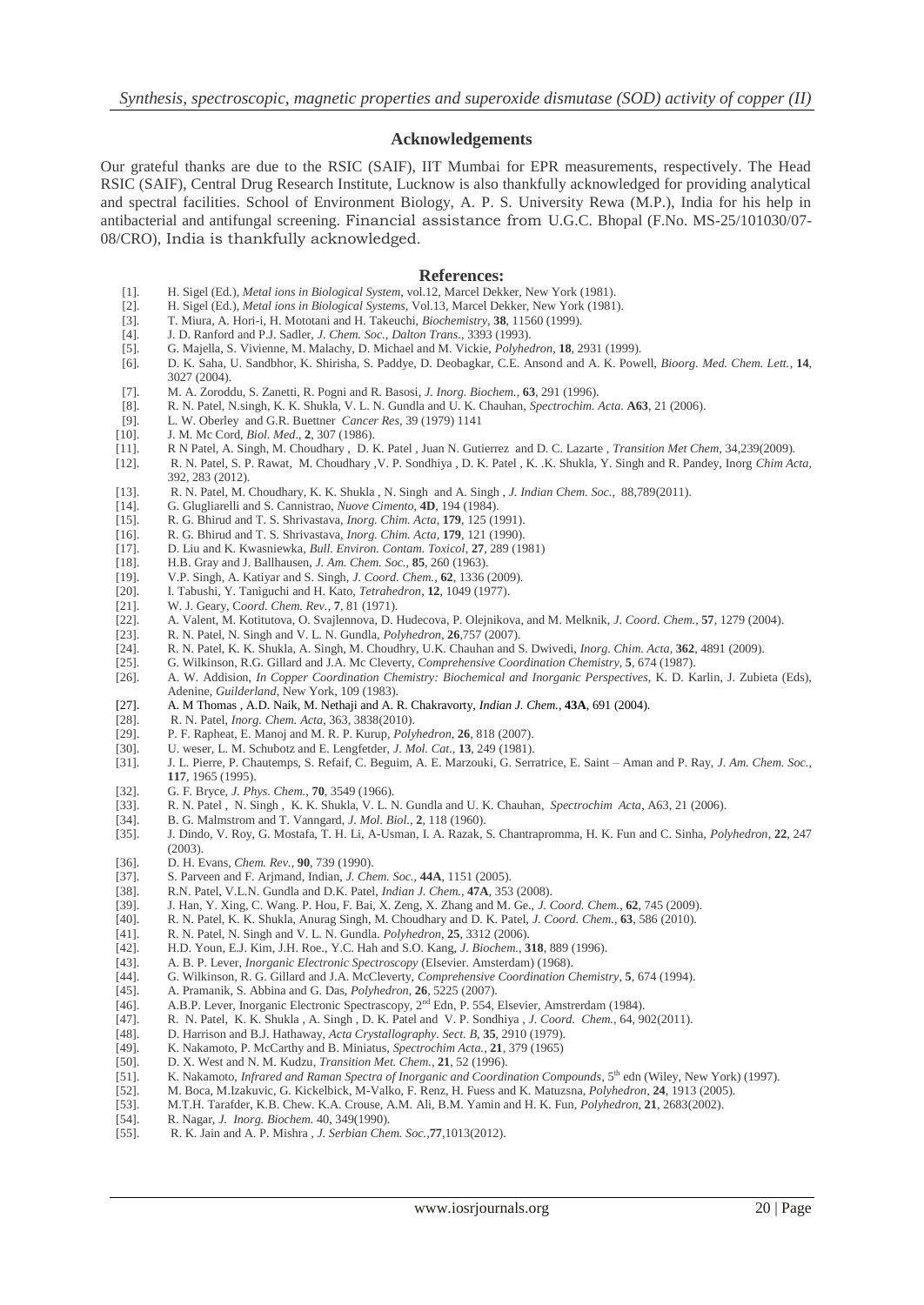| Table 1 EPR spectral parameters of the copper (II) complexes. |                    |                   |                     |  |  |
|---------------------------------------------------------------|--------------------|-------------------|---------------------|--|--|
| <b>EPR</b> Parameters                                         | [Cu(HIda)(bipy)] 1 | [Cu(HIda)(phen)]2 | $[Cu(HIda)(dmp)]$ 3 |  |  |
| Polycrystalline state (298K)                                  |                    |                   |                     |  |  |
| $g_{\parallel}$                                               | 2.215              | 2.1696            | 2.110               |  |  |
| $G_{\perp}$                                                   | 2.087              | 2.0862            | 2.048               |  |  |
| $giso$ or $gav$                                               | 2.151              | 2.127             | 2.079               |  |  |
| DMSO (77K)                                                    |                    |                   |                     |  |  |
| $g_{\parallel}$                                               | 2.285              | 2.2065            | 2.233               |  |  |
| $g_{\perp}$                                                   | 2.058              | 2.0404            | 2.069               |  |  |
| $A_{II}(G)$                                                   | 160                | 155               | 145                 |  |  |
| G                                                             | 2.51               | 3.80              | 2.98                |  |  |
| $\alpha^2$                                                    | 0.790              | 0.661             | 0.676               |  |  |
| $\beta^2$                                                     | 0.939              | 0.997             | 1.044               |  |  |
| $\gamma^2$                                                    | 0.834              | 0.862             | 1.123               |  |  |
| $k_{\rm H}$                                                   | 0.776              | 0.658             | 0.758               |  |  |
| $k_{\perp}$                                                   | 0.689              | 0.569             | 0.705               |  |  |
| $\text{cm}^{-1}$                                              | 142                | 152               | 165                 |  |  |

|  |  | Table 2 Cyclic voltametric measurements of copper (II) complexes. |  |  |
|--|--|-------------------------------------------------------------------|--|--|
|  |  |                                                                   |  |  |

|                                   |               |                     |               | <b>A</b>        | $\overline{\phantom{a}}$ |            |                        |  |
|-----------------------------------|---------------|---------------------|---------------|-----------------|--------------------------|------------|------------------------|--|
| with<br>Scan<br>Complexes<br>rate | $E_{\rm pc}$  | $I_{\rm pc}(\mu A)$ | $E_{pa}$ (mV) | $I_{pa}(\mu A)$ | $\Delta E_n$             | $E'_0(mV)$ | $I_{pa}/I_{pc}(\mu A)$ |  |
| (mV/s)                            | (mV)          |                     |               |                 | (mV)                     |            |                        |  |
| $[Cu(HIda)(bipy)]$ 1              |               |                     |               |                 |                          |            |                        |  |
| 100                               | $-590$        | 1.9823              | $-260$        | 1.0356          | 330                      | 425        | 0.522                  |  |
| 200                               | $-546$        | 2.6754              | $-290$        | 2.2248          | 256                      | 418        | 0.831                  |  |
| $[Cu(HIda)(phen)]$ 2              |               |                     |               |                 |                          |            |                        |  |
| 100                               | $-565$        | 1.8723              | $-360$        | 1.4256          | 205                      | 462        | 0.761                  |  |
| 200                               | $-520$        | 2.2352              | $-385$        | 2.0219          | 135                      | 452        | 0.904                  |  |
| $[Cu(HIda)(dmp)]$ 3               |               |                     |               |                 |                          |            |                        |  |
| 100                               | $-585$        | 1.4523              | $-250$        | 1.3215          | 335                      | 417        | 0.909                  |  |
| 200                               | $-552$        | 2.8769              | $-290$        | 2.5460          | 262                      | 421        | 0.884                  |  |
| $\sim$ $-$<br>$\sim$<br>$\sim$    | $\sim$ $\sim$ |                     |               |                 |                          |            |                        |  |

 $\Delta E_p = E_{pa} - E_{pc} E^{\circ} = (E_{pa} + E_{pc})/2$ 

# Table 3 Superoxide dismutase activity of some copper (II) complexes.

| S.N. | Complexes                                                  | $IC_{50}$ ( $\mu$ mol dm <sup>-3</sup> ) | Reference |
|------|------------------------------------------------------------|------------------------------------------|-----------|
| 1.   | $[Cu(II)(a$ spirinate) <sub>2</sub> (DMSO) <sub>2</sub> ]  | >400                                     | 35        |
| 2.   | $[Cu(II)(a$ spirinate) <sub>2</sub> (ImH) <sub>2</sub> ]   | 160                                      | 35        |
| 3.   | $[Cu(II)(a$ spirinate) <sub>2</sub> (4-pic) <sub>2</sub> ] | 100                                      | 35        |
| 4.   | <b>SOD</b>                                                 | 0.04                                     | 35        |
| 5.   | [Cu(SAA)(H <sub>2</sub> O)]                                | 63                                       | 36        |
| 6.   | [Cu(SAA)(MeImH)]                                           | 35                                       | 36        |
| 7.   | [Cu(SAA)(EtImH)]                                           | 43                                       | 36        |
| 8.   | [Cu(SAA)(ImH)]                                             | 30                                       | 38        |
| 9.   | [Cu(SAA)(bipy)]                                            | 56                                       | 38        |
| 10.  | [Cu(SAA)(phen)]                                            | 50                                       | 38        |
| 11.  | [Cu(HIda)(bipy)]                                           | 50                                       | This work |
| 12.  | [Cu(HIda)(phen)]<br>$\overline{2}$                         | 40                                       | This work |
| 13.  | [Cu(HIda)(dmp)]<br>3                                       | 49                                       | This work |

| Table 4 Antibacterial activity of copper (II) complexes. |  |  |
|----------------------------------------------------------|--|--|
|                                                          |  |  |

| Complexes (mM)       | Diameter of inhibition zone (in mm) |        |  |
|----------------------|-------------------------------------|--------|--|
|                      | S. aureus                           | E.coli |  |
| $[Cu(HIda)(bipy)]$ 1 |                                     |        |  |
|                      | 8                                   | 10     |  |
| 10                   | 12                                  | 13     |  |
| 15                   | 14                                  | 18     |  |
| 20                   | 18                                  | 30     |  |
| $[Cu(HIda)(phen)]$ 2 |                                     |        |  |
|                      | 6                                   |        |  |
| 10                   |                                     | 12     |  |
| 15                   | 12                                  | 14     |  |
| 20                   | 16                                  | 22     |  |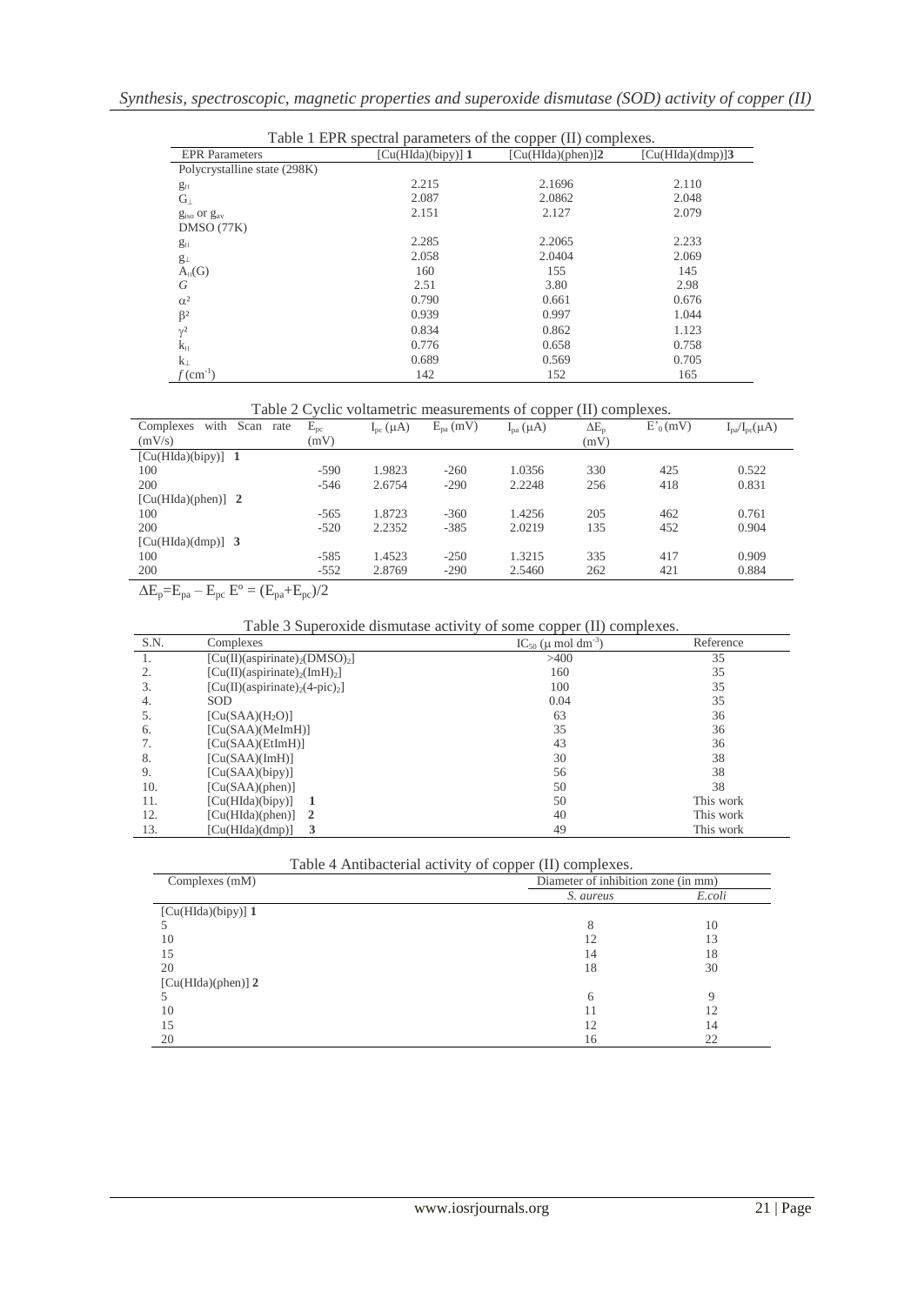| Table 5 Antifungal activity of copper (II) complexes. |                            |                                   |  |  |
|-------------------------------------------------------|----------------------------|-----------------------------------|--|--|
| Complexes (mM)                                        |                            | % Inhibition of spore germination |  |  |
|                                                       | $A.\text{sp.(mg mL}^{-1})$ | P. sp.(mg mL $^{-1}$              |  |  |
| $[Cu(HIda)(bipy)]$ 1                                  |                            |                                   |  |  |
|                                                       | 8                          | 10                                |  |  |
| 10                                                    | 12                         | 14                                |  |  |
| 15                                                    | 16                         | 18                                |  |  |
| 20                                                    | 24                         | 26                                |  |  |
| $[Cu(HIda)(phen)]$ 2                                  |                            |                                   |  |  |
|                                                       | 10                         | 12                                |  |  |
| 10                                                    | 14                         | 16                                |  |  |
| 15                                                    | 18                         | 18                                |  |  |
| $\Omega$                                              | $\cap$                     | $\gamma$                          |  |  |



www.iosrjournals.org 22 | Page

Fig. 3 Cyclic voltammogram  $(3 \times 10^{-3} \text{ M})$  of complex [Cu(HIda)bipy)] 1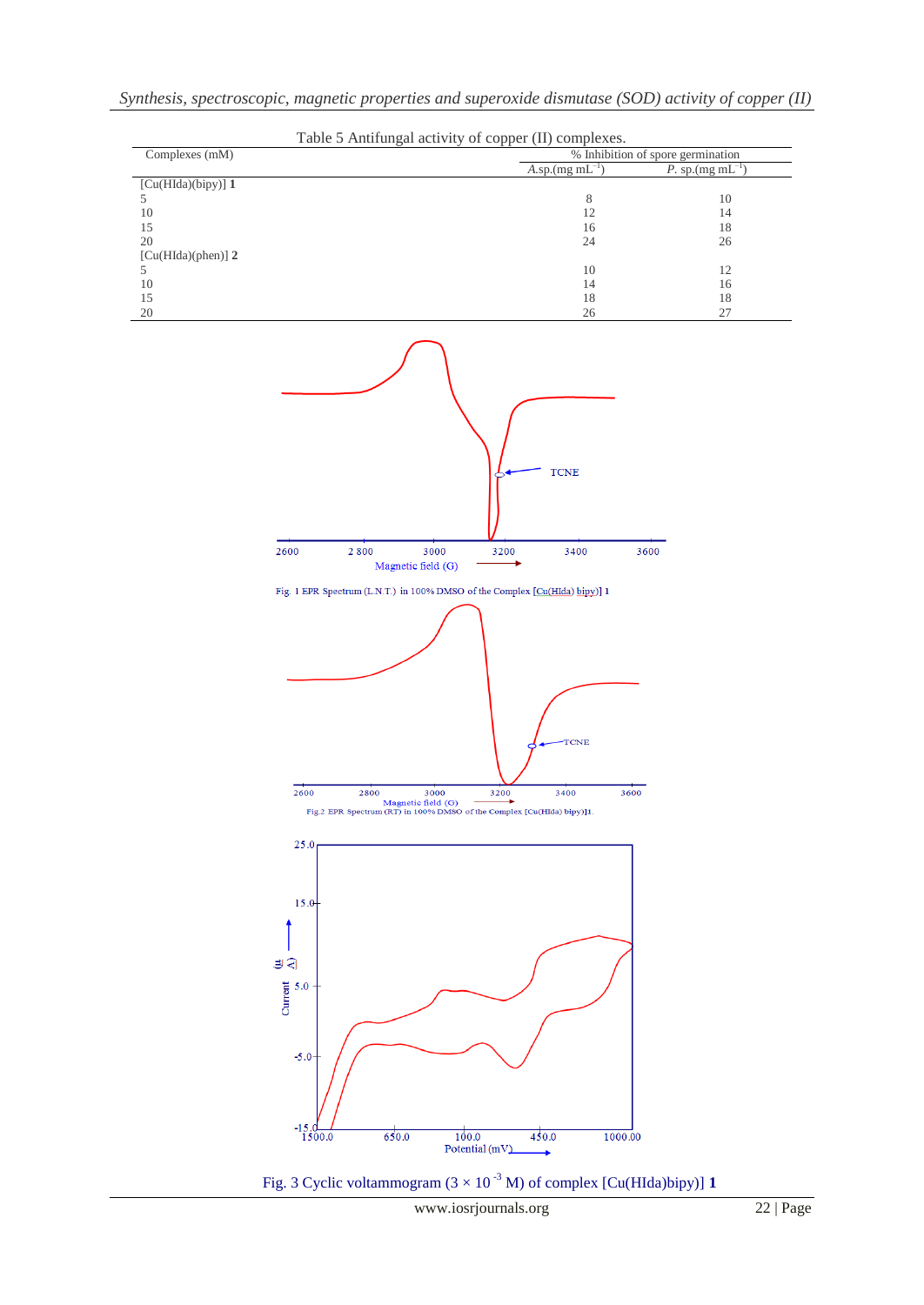









Fig. 6 Antibacterial activity of [Cu(HIda)(bipy)] 1